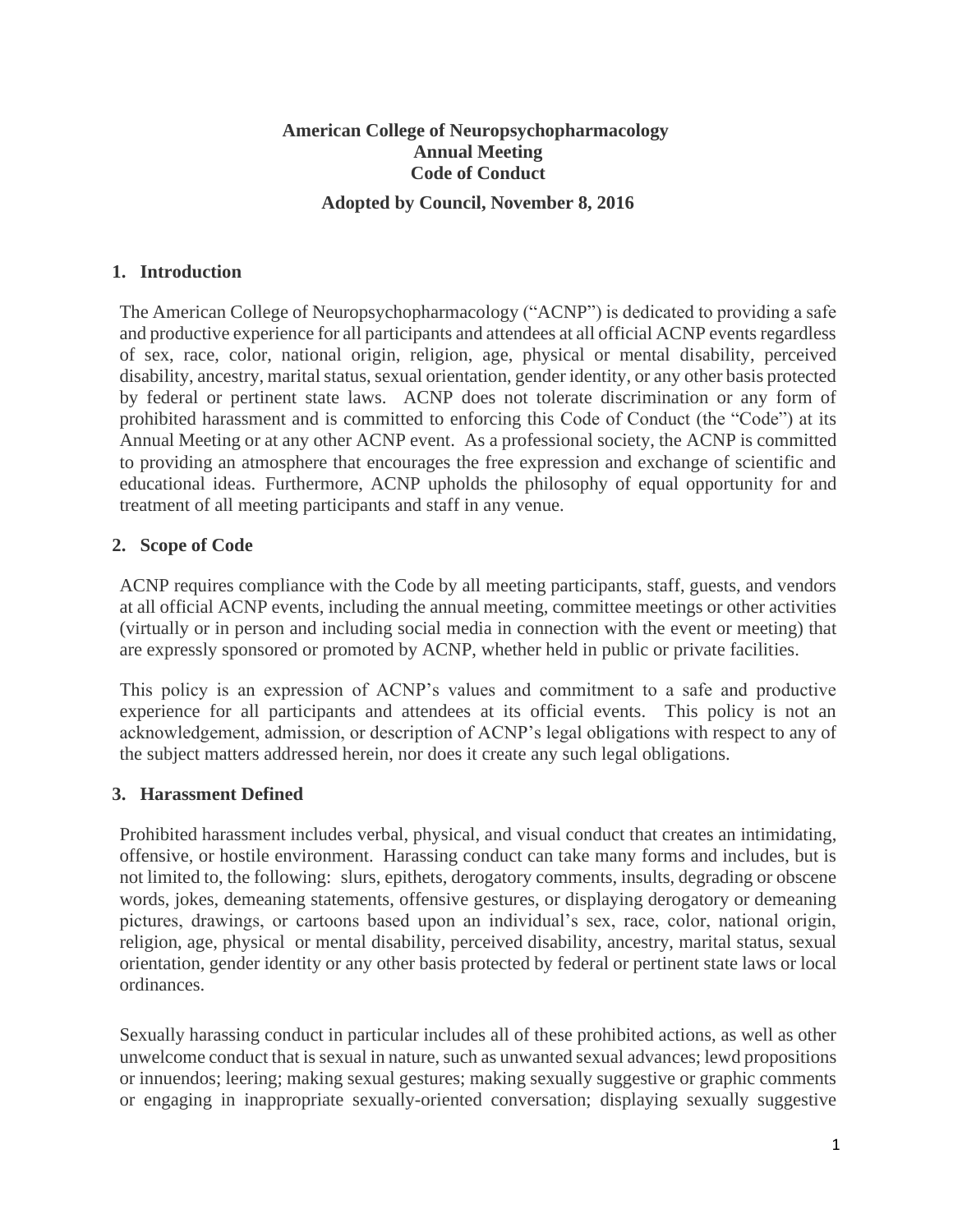objects, graphics, pictures, or posters, whether physically or over the Internet; making or using derogatory comments, epithets, slurs or jokes; the sexual touching or display of one's own body; or unwanted physical touching or assault, as well as impeding or blocking movements.

Sexually harassing conduct can be by a person of either the same or opposite sex. It is a violation of this policy for males to sexually harass females or other males, and for females to sexually harass males or other females. Conduct that begins as consensual in nature may become harassment if one party withdraws his or her consent. Sexual or other harassment prohibited by this policy is unacceptable and will not be tolerated.

The above list of prohibited behaviors is not a complete rendering of what may be deemed sexual or other harassment prohibited by this policy. It is impossible to define every action or word that could be interpreted as harassment. However, ACNP has a "zero tolerance" policy toward discrimination and all forms of harassment. ACNP reserves the right to discipline meeting participants who engage in any inappropriate conduct, even if it is not specifically referred to or defined in this Code or is not legally actionable as sexual or any other form of harassment.

# **4. Prohibited Conduct**

Prohibited conduct at ACNP meetings (in-person or virtual) includes, but is not limited to:

- 1. harassment based on sex, race, color, personal appearance, national origin, religion, age, physical disability, mental disability, perceived disability, ancestry, marital status, sexual orientation, gender identity, or any other basis protected by federal or pertinent state laws;
- 2. demeaning comments or harassment about a person's professional status, qualifications, or affiliations;
- 3. sexual harassment, as defined in Section 3;
- 4. abusive conduct that has the purpose or effect of unreasonably interfering with another person's ability to benefit from and enjoy or participate in the meeting, including social events related to the meeting and sponsored by ACNP;
- 5. undue or excessive interruption of any event, speaker, or session; and
- 6. violence or threats of violence.

# **5. Reporting an Incident**

Meeting participants or other individuals, who witness or experience inappropriate conduct at an ACNP meeting or other official ACNP event, including but not limited to the prohibited conduct described above, should report such conduct immediately to the Executive Director of the ACNP, Sarah Timm at stimm@acnp.org or (615) 324-2374. If the individual is uncomfortable reporting the conduct to the Executive Director of the ACNP for any reason, the individual may report the conduct to the ACNP Sr. Project Manager, Erin Shaw at eshaw@acnp.org or  $(615)$  324-2360.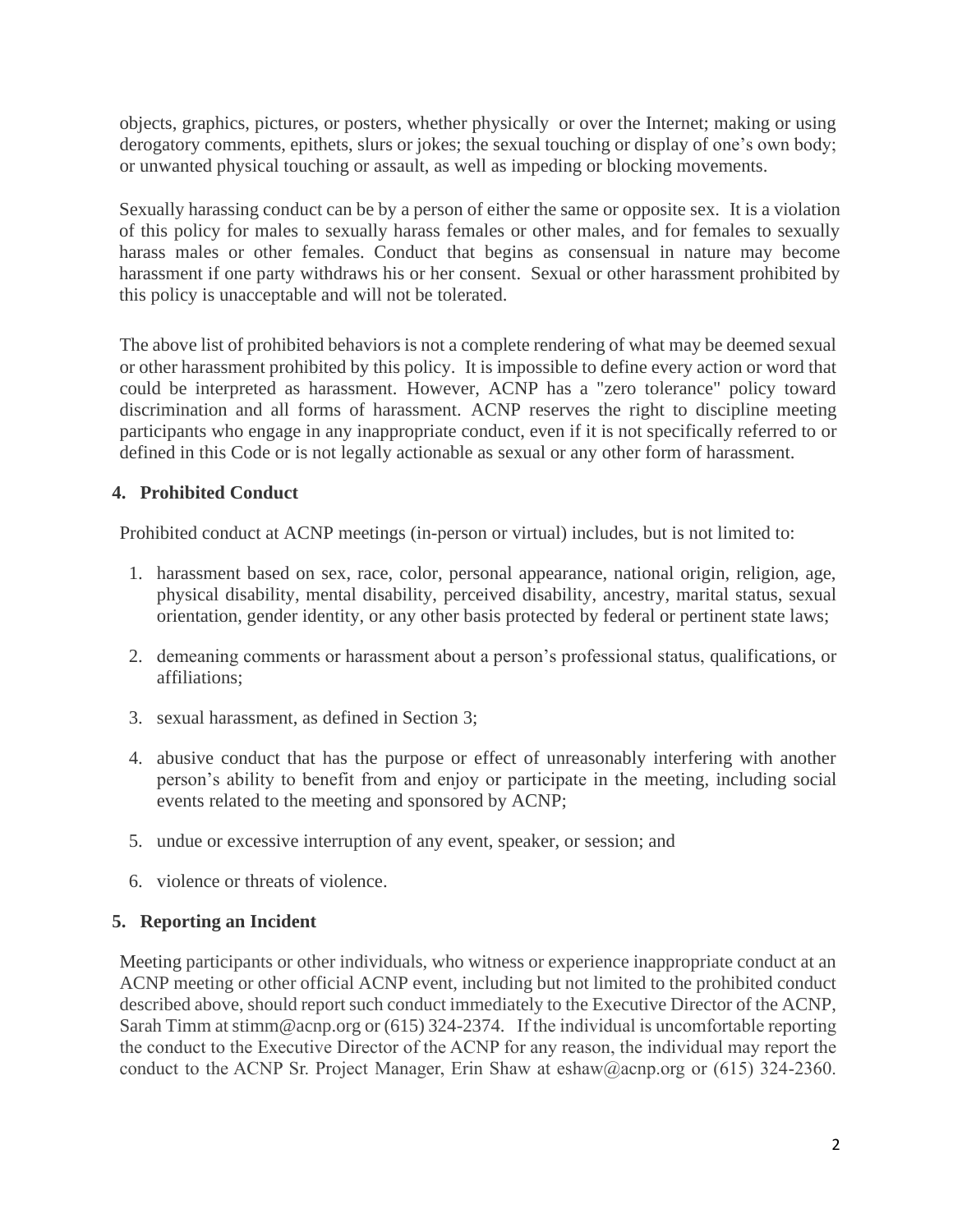Any individual reporting such conduct is not required or expected to discuss the concern with the alleged offender.

Anyone experiencing or witnessing behavior at an ACNP event that is an immediate or serious threat to the safety of those present, or to the public, is advised to locate a house phone and ask for security, or to otherwise contact the authorities for protection.

ACNP cannot address claimed inappropriate conduct or harassment unless the claims are brought to the attention of ACNP leadership. Meeting participants are encouraged to report any incidents of perceived violations of this policy as quickly as they can or otherwise feel safe doing.

ACNP is committed to taking reasonable steps to prevent harassment and other prohibited conduct at its meetings and will make reasonable efforts to promptly and completely address and correct any prohibited conduct that may occur at an official ACNP event. ACNP will keep any investigation of an alleged violation of this policy as confidential as possible.

ACNP can only investigate situations that arise at ACNP meetings or other ACNP-sponsored events. If a meeting participant experiences inappropriate conduct or harassment at the participant's own or another institution, at a place of work, at a research facility, or online but not via ACNP-sponsored activities that individual should contact the appropriate person or department responsible for such things at that particular institution, facility or medium.

### **6. Investigation**

ACNP will promptly and impartially investigate the facts and circumstances of any claim of inappropriate conduct or harassment under this policy. ACNP will make every effort to keep the reporting individual's concerns confidential and will not deliberately share personal information, other than as necessary to carry out the purpose of investigation. While complete confidentiality cannot be guaranteed, ACNP will keep the investigation and its findings as confidential as possible under the circumstances.

During an investigation, ACNP or a designated independent consultant subject to obligations of confidentiality, generally will do the following (as necessary) to make a determination as to appropriate action:

- document the nature of the complaint;
- interview the complainant;
- · conduct further interviews as necessary, such as with witnesses and, at an appropriate time, the alleged offender;
- document the ACNP's findings regarding the complaint;
- · document recommended follow-up actions and remedies, if warranted; and
- · inform the complainant of the basic nature of the ACNP's findings.

The ACNP will attempt to investigate any complaint or report of a violation of this policy in a prompt and timely manner. Upon completion of the investigation, ACNP will take appropriate corrective measures against any person who has engaged in conduct prohibited by this policy, if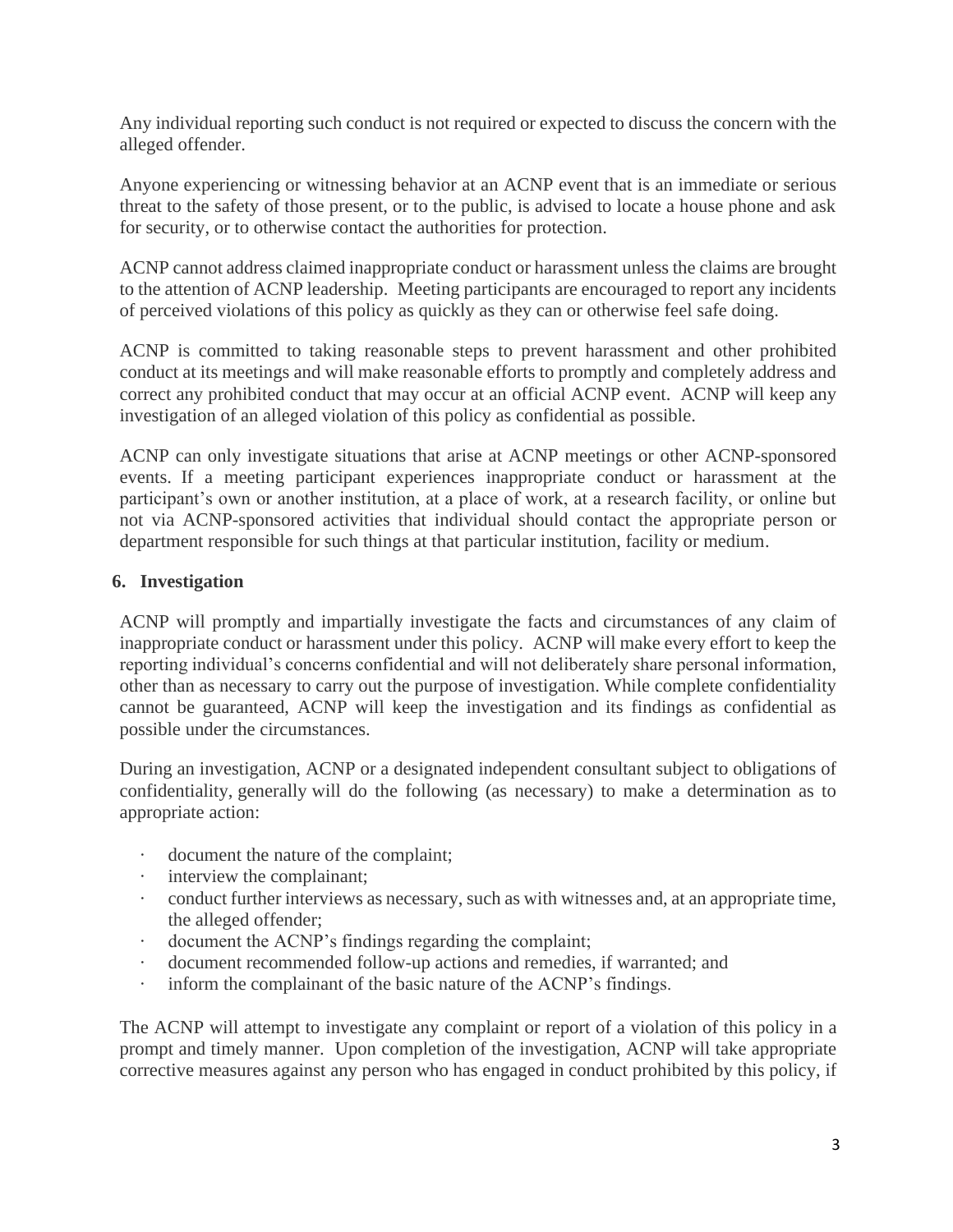ACNP determines such measures are necessary. Such remedial action may include, but is not limited to, the items listed below in Section 7.

### **7. Disciplinary Action**

If ACNP determines that an individual has engaged in prohibited conduct, ACNP shall determine the appropriate action to be taken, which may include, but is not limited to:

- private reprimand;
- removal from the Meeting without warning or refund;
- implementation of conditions upon attendance at future ACNP Meetings;
- restriction from attendance at future ACNP Meetings; or
- · expulsion from the ACNP.

ACNP may, but is not required to, report any incident to proper authorities, including but not limited to law enforcement. ACNP will do so if, in its sole discretion, such reporting is advisable or necessary. If ACNP determines that an individual has engaged in prohibited conduct at an ACNP meeting, and such individual is an ACNP member, ACNP may take disciplinary measures consistent with Article XI of the ACNP Bylaws. Nothing in this policy shall restrict or discourage any individual who experiences or is the target of conduct prohibited by this policy from reporting such conduct to the authorities, to the extent he or she deems such a report advisable or necessary.

### **8. Retaliation Is Not Tolerated**

Retaliation for complaints of inappropriate conduct or harassment are also considered harassment and will not be tolerated. Retaliatory behavior in connection with ACNP meetings will be investigated in a similar manner to initial complaints.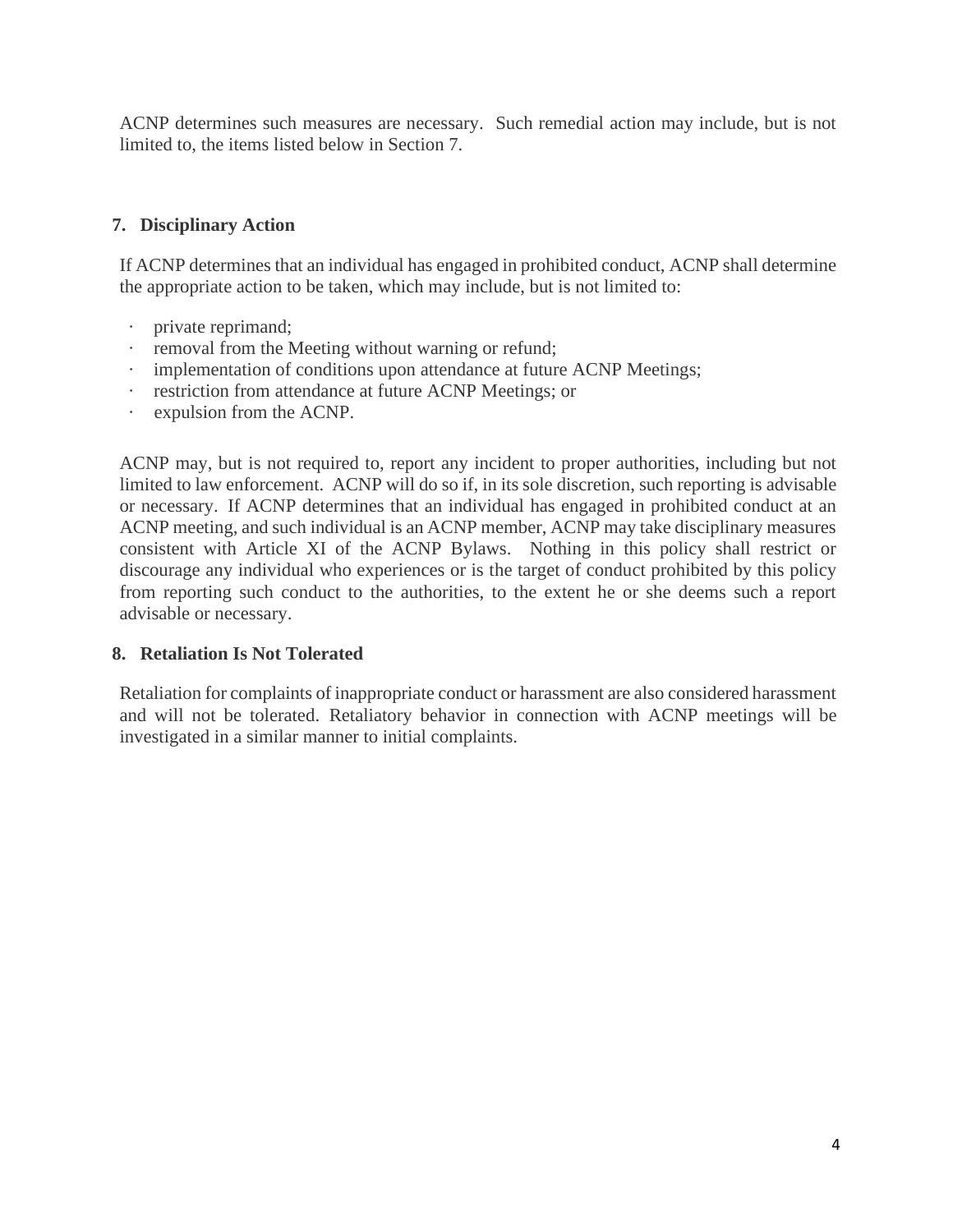### **Incident Report for Violations of the ACNP Meeting Participation Code of Conduct**

Meeting participants or other individuals who witness or experience inappropriate conduct at an ACNP meeting or other event, including but not limited to the prohibited conduct described in the ACNP Meeting Participation Code of Conduct, should report such conduct immediately to the Executive Director of the ACNP, Sarah Timm at stimm@acnp.org or (615) 324-2374. Any individual reporting such conduct is not required or expected to discuss the concern with the alleged offender.

Anyone experiencing or witnessing behavior at an ACNP event that is an immediate or serious threat to the safety of those present, or to the public, is advised to locate a house phone and ask for security, or to otherwise contact the authorities for protection. Please use this form for observers or targets of prohibited conduct to help with an investigation.

ACNP will keep any investigation of an alleged violation of the ACNP Code of Conduct as confidential as possible.

General suggestions for reporting incidents:

- · If possible, write everything down (times, places, nature of the incident, and comments made).
- · Save emails, notes, etc.
- · Be as detailed as possible.

| Your Name (optional): $\mathsf{\mathsf{L}}$ |  |
|---------------------------------------------|--|

NOTE: The ACNP will accept anonymous complaints and/or reports of harassing conduct in violation of this policy. Without the identity of the alleged victim and/or complainant, however, it could be difficult to corroborate the conduct alleged.

### **Your contact information** (optional – see above):

|  |                                      | <b>Robert Common</b><br>.<br>. |
|--|--------------------------------------|--------------------------------|
|  |                                      |                                |
|  | ___<br>-----<br>.<br>,,,,,<br>ы<br>. |                                |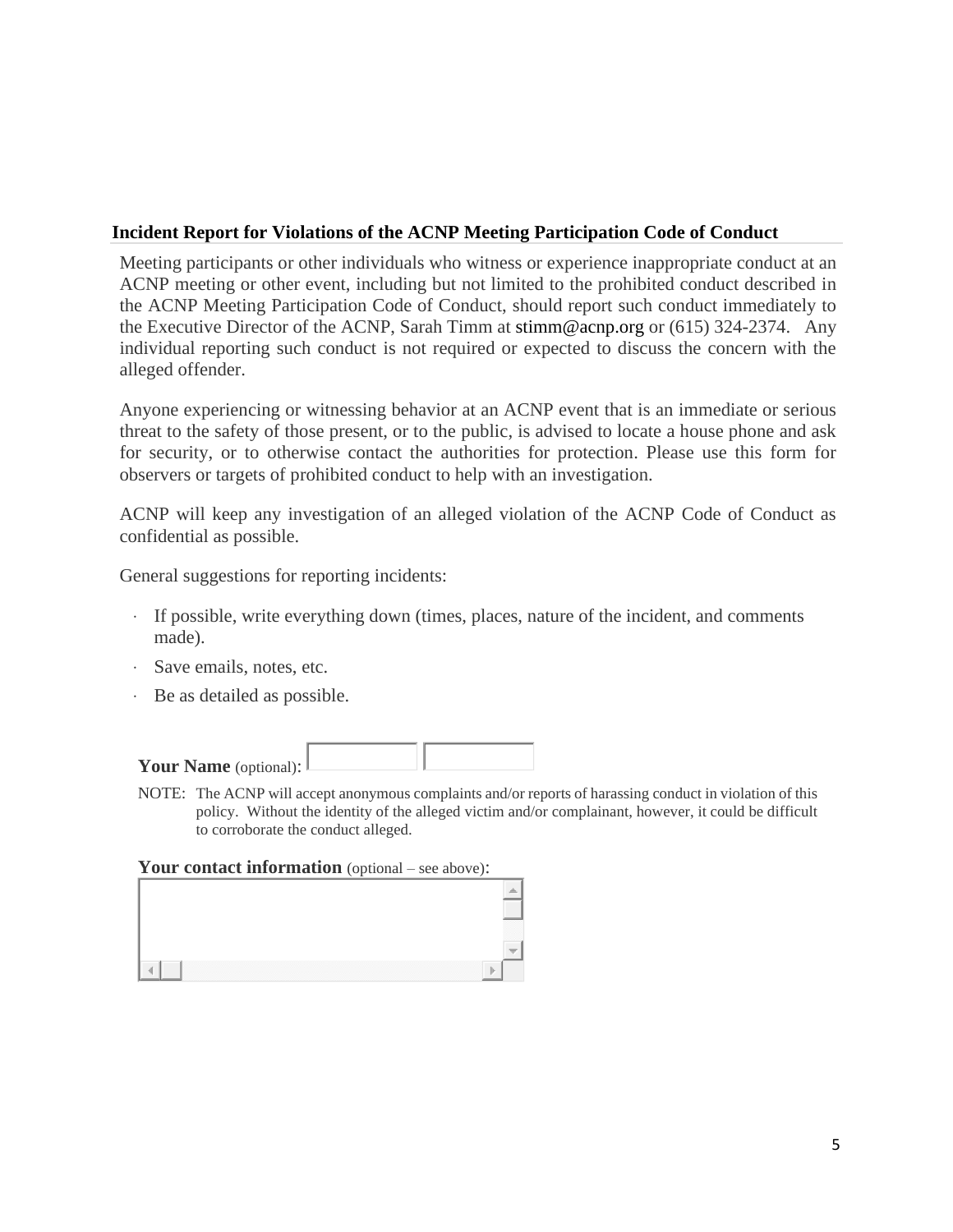**Name of alleged offender** (If you are unable to provide a name, please describe the individual's physical appearance in as much detail as possible):



# **Name(s) of individual(s) who experienced or witnessed the incident:**

| n<br>,,,,,,         |
|---------------------|
|                     |
| ,,,,,,,,,,,,,,,,,,, |

# **Time and Date of Incident:**

| . |  |
|---|--|

**Location of incident.** If online, please state the platform and upload images of the offensive conduct, if available:

# **Nature of incident:**